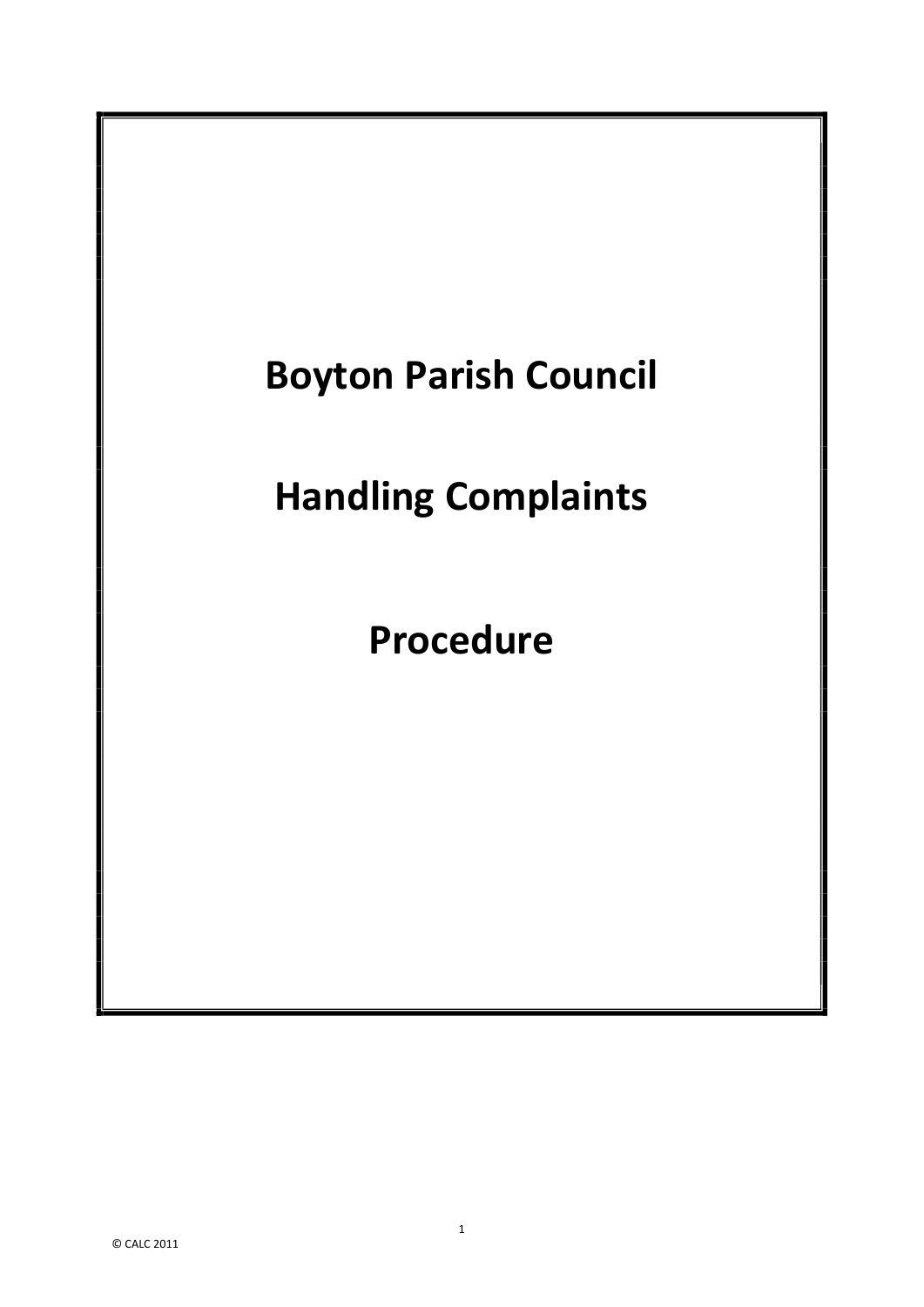## BOYTON PARISH COUNCIL

## CODE OF PRACTICE FOR HANDLING COMPLAINTS

Boyton Parish Council recognises that from time to time there will be concerns expressed by members of the public over the activities of the Council or one of its members or employees. To address these issues the Council has adopted a procedure for the handling of complaints. This procedure allows people to have a form of address to the Council if they feel they have a complaint, or have been unfairly treated in their dealings with the Council staff, Councillors, the Council or its Committees.

## VERBAL COMPLAINTS

- 1. On receipt of a complaint by telephone, letter, fax or email the Clerk will try to satisfy the complainant immediately or as soon as is practicable.
- 2. If the Clerk is unable to answer the complaint immediately, then full details of the complaint together with the complainant's telephone number etc will be recorded so that a further verbal response can be made as soon as possible.
- 3. If a verbal response is unable to satisfy, then the Clerk/member will ask that the complaint be put in writing in order that it can be investigated more fully.
- 4. The Clerk will report to the next Parish Council Meeting when an anonymous complaint has been received but no action will be taken because the complaint is anonymous.

#### WRITTEN COMPLAINTS

- 1. On receiving a written complaint, the Clerk shall try to settle the complaint directly.
- 2. If the complaint is about the behaviour of a member or employee of the Council, the Clerk must also notify the person and offer the opportunity for comment on the manner in which it is intended to try and settle the complaint.
- 3. If necessary, the Clerk will send a holding letter to the complainant to allow further time to address the issues raised.
- 4. The Clerk or Chairman shall bring any written complaint which has not been settled to the next meeting of the Council and the Clerk shall notify the complainant of the date of the meeting. The Complainant will be offered the opportunity to explain the nature of the complaint to the meeting.
- 5. The Clerk shall consult with the Chairman/Vice Chairman to consider whether the written complaint warrants discussion at a Council meeting in the absence of the press and public, with the decision on the complaint shall be announced at the Council meeting in public.
- 6. The Clerk will communicate in writing the decision that has been made by the Council and the nature of any action taken by the Council.
- 7. The Clerk will report to the next Parish Council Meeting when an anonymous complaint has been received but no action will be taken because the complaint is anonymous.

# COMPLAINTS AGAINST AN OFFICER OF THE COUNCIL

- 1. Any complaint against an officer must be submitted in writing.
- 2. If the complaint is against the actions of the Clerk, it should be submitted in writing to the Chairman.